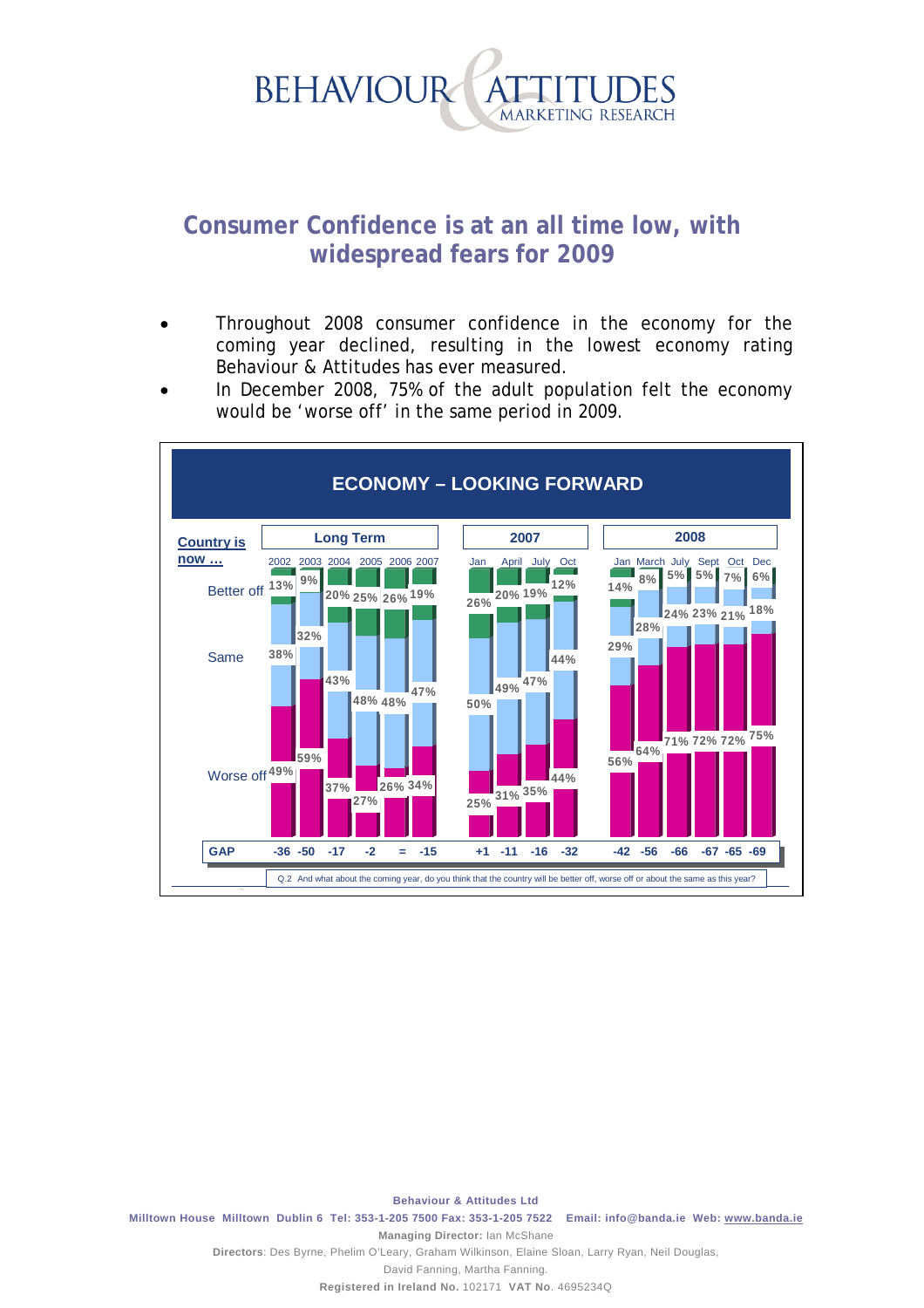Widespread concern around personal finances is also evident, with half of all Irish adults expecting their income in 2009 to be lower than in the previous twelve months. These negative perceptions increased as 2008 progressed.

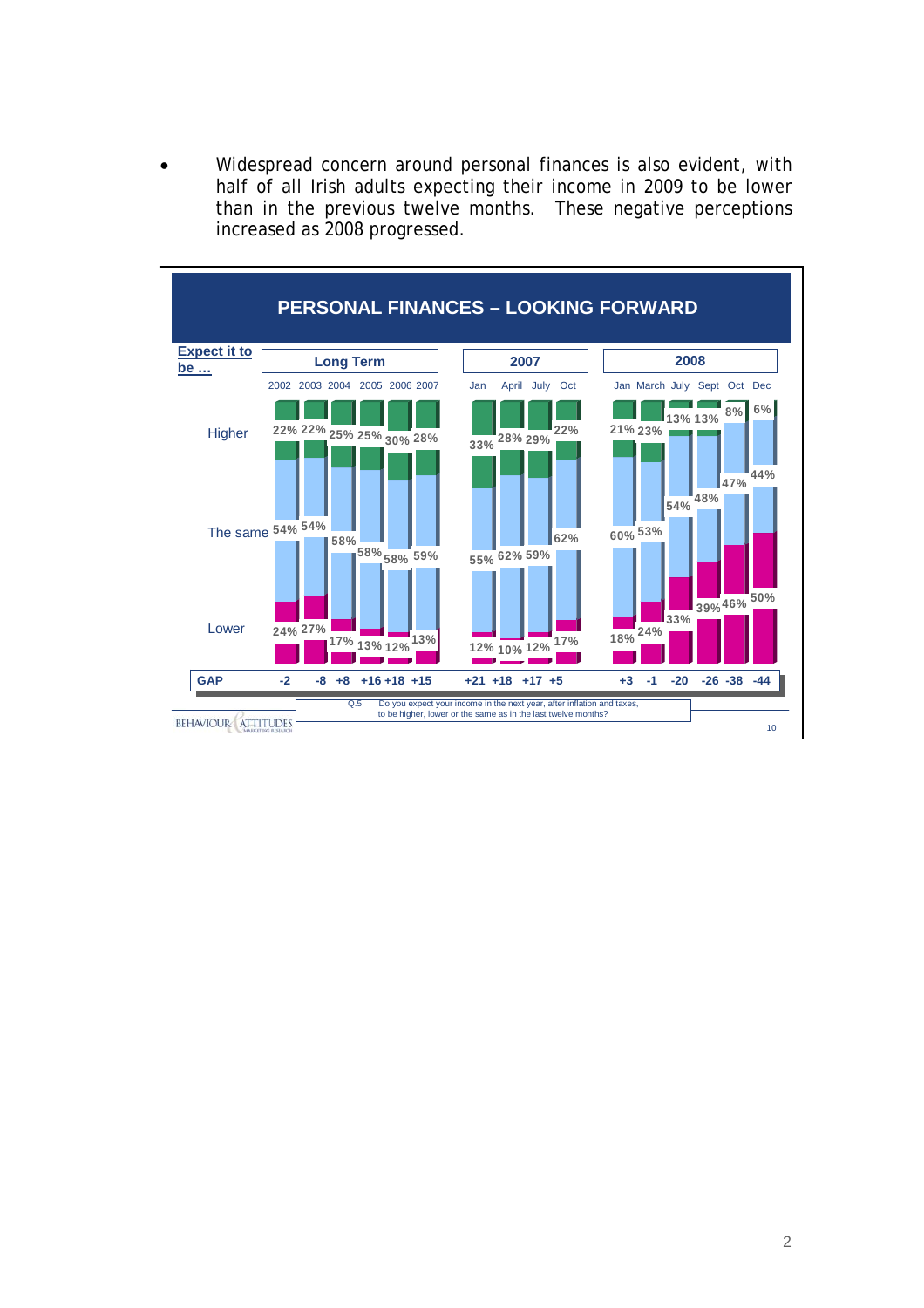Not surprisingly this sense of gloom has impacted on perceived purchasing power. Thus, in December 2008, just over half of adults expected to purchase less goods and services in 2009 compared to the previous year.



Saving potential had also been impacted, with 57% expecting to save less in 2009 compared to the previous twelve months.